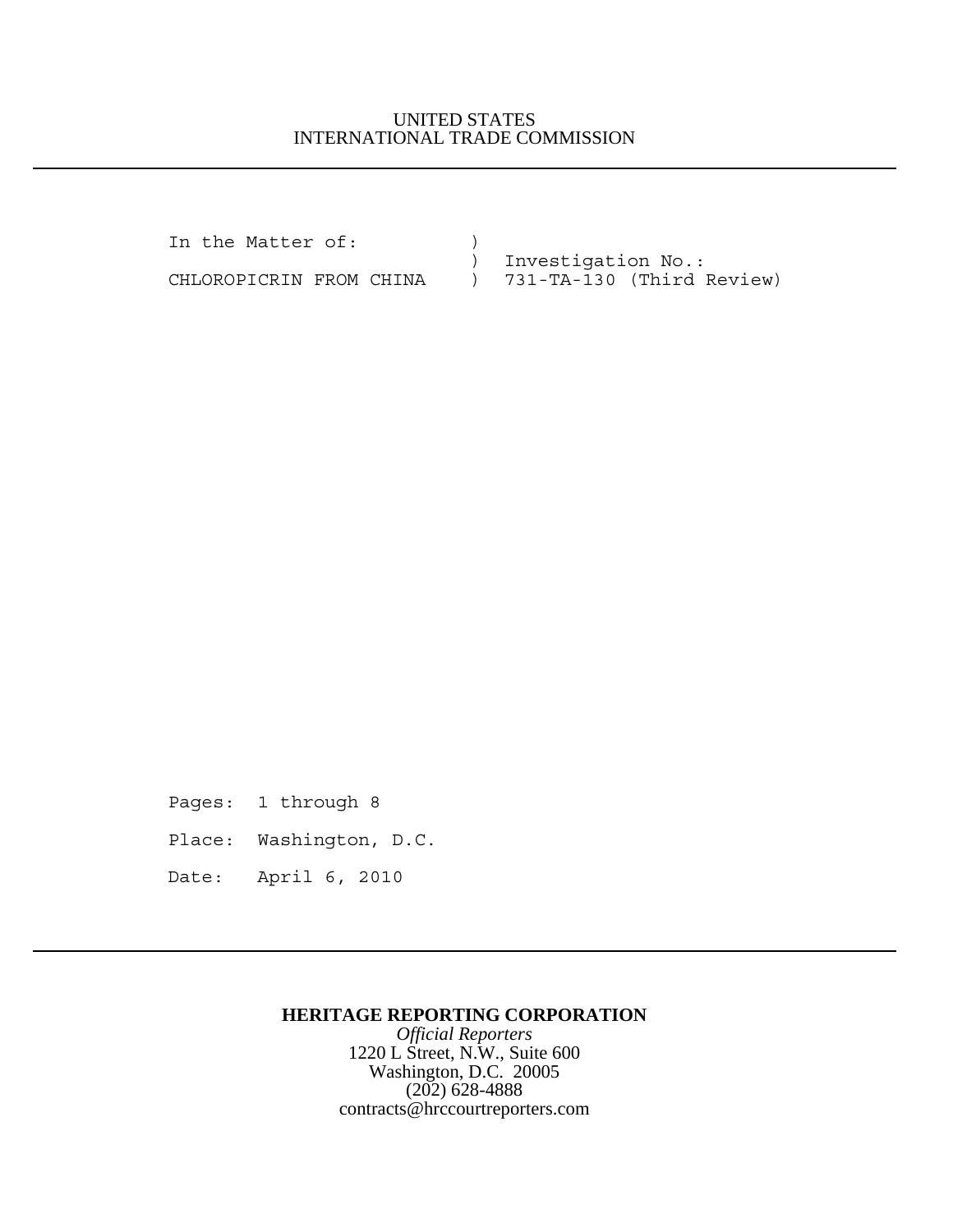THE UNITED STATES INTERNATIONAL TRADE COMMISSION

| In the Matter of:       |                               |
|-------------------------|-------------------------------|
|                         | Investigation No.:            |
| CHLOROPICRIN FROM CHINA | $)$ 731-TA-130 (Third Review) |

Tuesday, April 6, 2010

Main Hearing Room U.S. International Trade Commission 500 E Street, S.W. Washington, D.C.

The Commission meeting commenced, pursuant to Notice, at 11:00 a.m., before the Commissioners of the United States International Trade Commission, the Honorable DANIEL R. PEARSON, Vice Chairman, presiding.

### APPEARANCES:

### On behalf of the International Trade Commission:

## Commissioners:

SHARA L. ARANOFF, CHAIRMAN (via telephone) DANIEL R. PEARSON, VICE CHAIRMAN (presiding) DEANNA TANNER OKUN, COMMISSIONER (via telephone) CHARLOTTE R. LANE, COMMISSIONER IRVING A. WILLIAMSON, COMMISSIONER (via telephone) DEAN A. PINKERT, COMMISSIONER

#### Staff:

MARILYN R. ABBOTT, SECRETARY TO THE COMMISSION BILL BISHOP, HEARINGS AND MEETINGS COORDINATOR CYNTHIA TRAINOR, INVESTIGATOR DAVID BOYLAND, ACCOUNTANT/AUDITOR AIMEE LARSEN, ECONOMIST PATRICK GALLAGHER, ATTORNEY JAMES McCLURE, SUPERVISORY INVESTIGATOR

> Heritage Reporting Corporation (202) 628-4888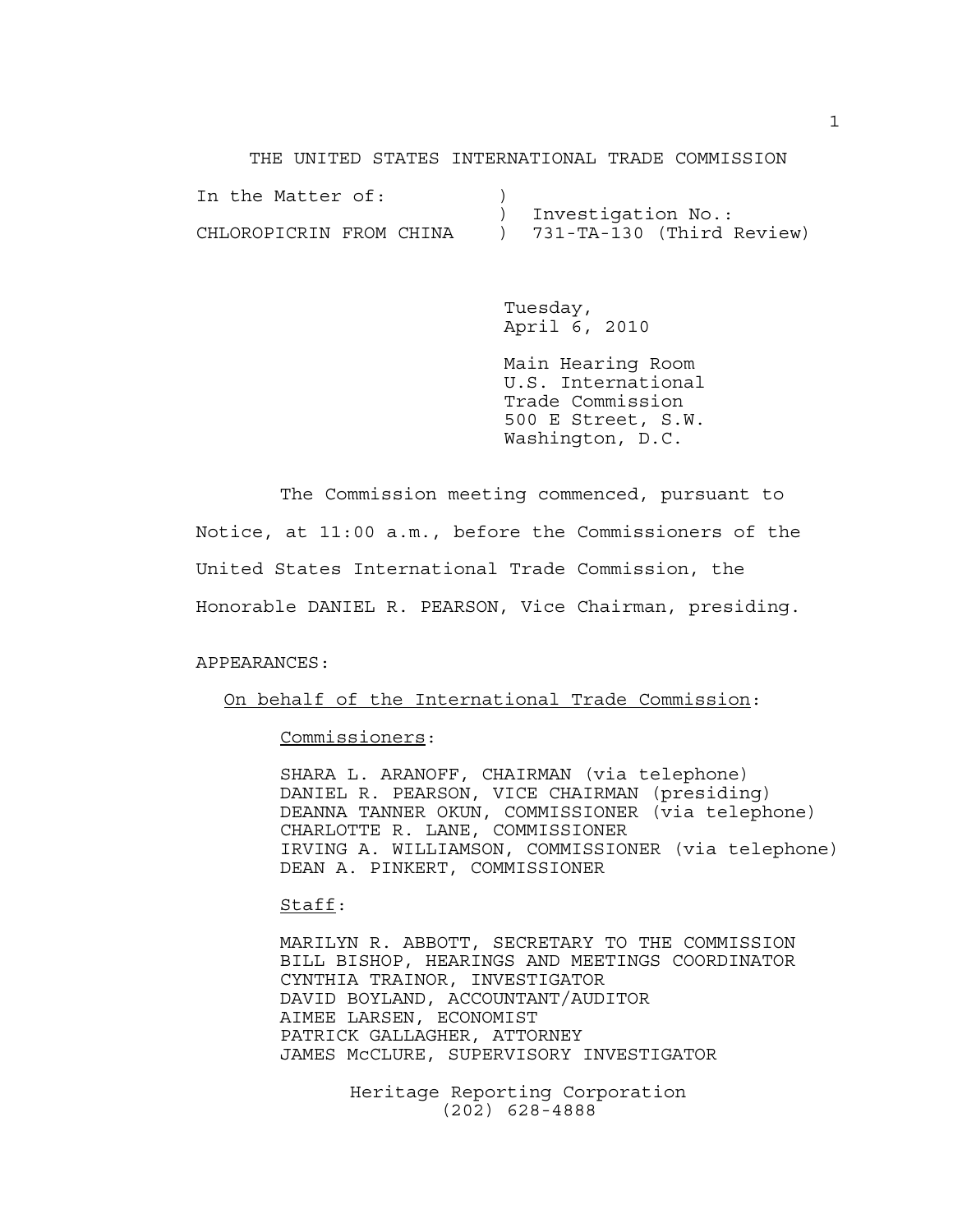# $\underline{\texttt{I}} \underline{\texttt{N}} \underline{\texttt{D}} \underline{\texttt{E}} \underline{\texttt{X}}$

PAGE

2

| MEETING CALLED TO ORDER                                                                                                                                       | $\overline{4}$ |
|---------------------------------------------------------------------------------------------------------------------------------------------------------------|----------------|
| AGENDA FOR FUTURE MEETING: NONE                                                                                                                               | $\overline{4}$ |
| MINUTES: FEBRUARY 26 and MARCH 2, 2010                                                                                                                        | 4              |
| RATIFICATION LIST: 10-003                                                                                                                                     | $\overline{4}$ |
| INV. NO. 731-TA-130 (THIRD REVIEW)<br>(CHLOROPICRIN FROM CHINA) -- BRIEFING AND VOTE                                                                          | $\overline{4}$ |
| OUTSTANDING ACTION JACKETS:                                                                                                                                   | 6              |
| DOCUMENT NO. GC-10-028 CONCERNING INV. NO.<br>337-TA-644 (CERTAIN COMPOSITE WEAR COMPONENTS<br>AND PRODUCTS CONTAINING SAME)                                  |                |
| DOCUMENT NO. GC-10-031 CONCERNING INV. NO.<br>337-TA-568 (CERTAIN PRODUCTS AND PHARMACEUTICAL<br>COMPOSITIONS CONTAINING RECOMBINANT HUMAN<br>ERYTHROPOIETIN) | 6              |
| DOCUMENT NO. GC-10-034 CONCERNING INV. NO.<br>337-TA-668 (CERTAIN NON-SHELLFISH DERIVED<br>GLUCOSAMINE AND PRODUCTS CONTAINING SAME)                          | 6              |

Heritage Reporting Corporation (202) 628-4888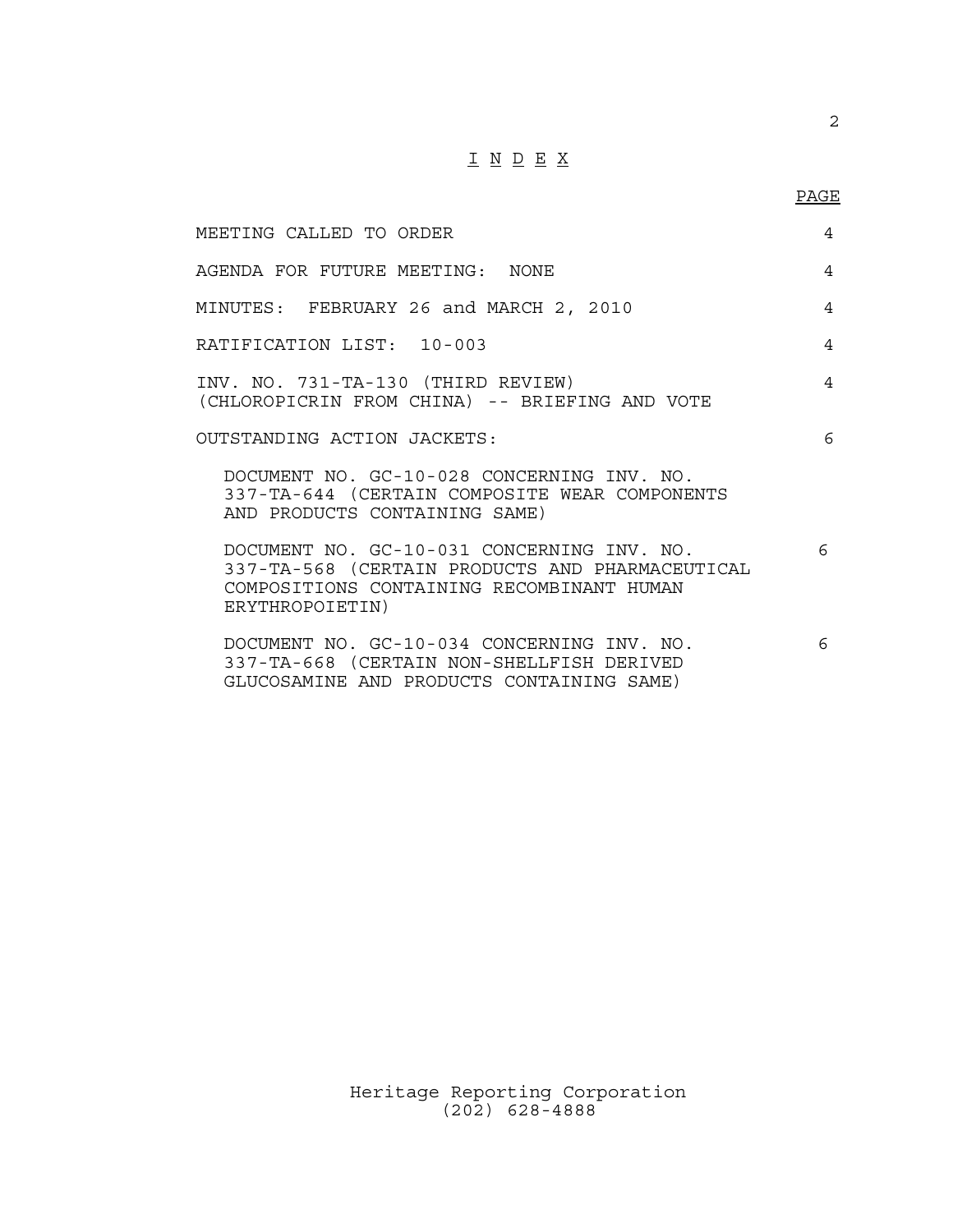| 1  | $\underline{P} \underline{R} \underline{O} \underline{C} \underline{E} \underline{E} \underline{D} \underline{I} \underline{N} \underline{G} \underline{S}$ |
|----|-------------------------------------------------------------------------------------------------------------------------------------------------------------|
| 2  | (11:00 a.m.)                                                                                                                                                |
| 3  | VICE CHAIRMAN PEARSON: Good morning. This                                                                                                                   |
| 4  | meeting of the U.S. International Trade Commission                                                                                                          |
| 5  | will now come to order.                                                                                                                                     |
| 6  | Welcome to Chairman Aranoff and                                                                                                                             |
| 7  | Commissioners Okun and Williamson, who are                                                                                                                  |
| 8  | participating by telephone.                                                                                                                                 |
| 9  | CHAIRMAN ARANOFF: Good morning.                                                                                                                             |
| 10 | COMMISSIONER OKUN: Good morning.                                                                                                                            |
| 11 | COMMISSIONER WILLIAMSON: Good morning.                                                                                                                      |
| 12 | VICE CHAIRMAN PEARSON: Are all three                                                                                                                        |
| 13 | Commissioners still participating by telephone?                                                                                                             |
| 14 | Please confirm your presence on the line.                                                                                                                   |
| 15 | COMMISSIONER WILLIAMSON: Good morning.                                                                                                                      |
| 16 | CHAIRMAN ARANOFF: Good morning.                                                                                                                             |
| 17 | COMMISSIONER OKUN: Good morning.                                                                                                                            |
| 18 | (Pause.)                                                                                                                                                    |
| 19 | MR. BISHOP: Chairman Aranoff, can you hear                                                                                                                  |
| 20 | me?                                                                                                                                                         |
| 21 | CHAIRMAN ARANOFF: Yes, I can.                                                                                                                               |
| 22 | MR. BISHOP: We're having trouble picking                                                                                                                    |
| 23 | you up.                                                                                                                                                     |
| 24 | CHAIRMAN ARANOFF: Okay.                                                                                                                                     |
| 25 | MR. BISHOP: Can you give me one more shout?                                                                                                                 |
|    | Heritage Reporting Corporation<br>$(202)$ 628-4888                                                                                                          |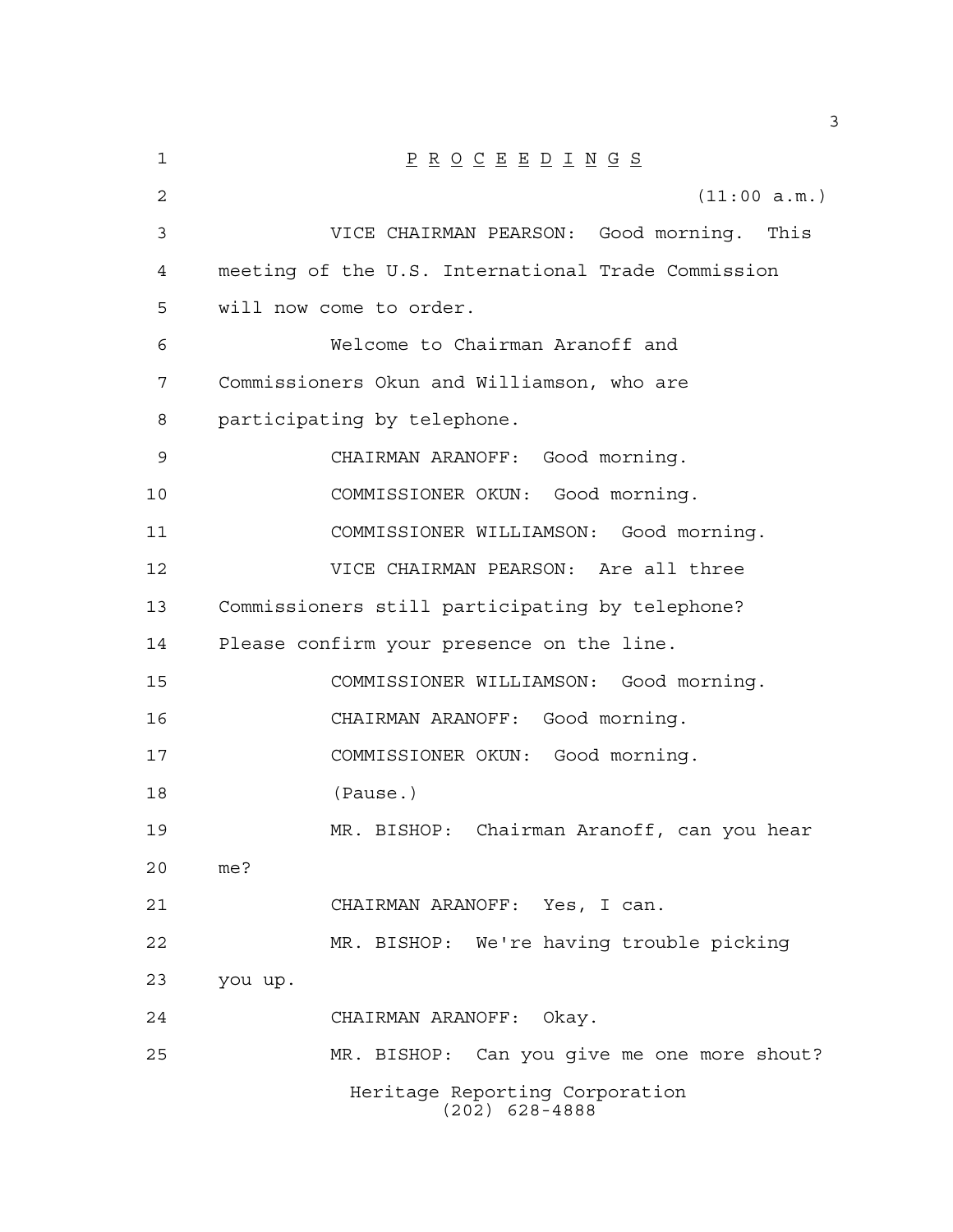Heritage Reporting Corporation (202) 628-4888 CHAIRMAN ARANOFF: I'm here. MR. BISHOP: Commissioner Okun, can you hear me? COMMISSIONER OKUN: Yes, I can. MR. BISHOP: Commissioner Williamson, can you hear me? COMMISSIONER WILLIAMSON: Yes, I can. VICE CHAIRMAN PEARSON: Okay. I think we're now ready to proceed, having all been accounted for. I understand that there are no agendas for future meetings to consider. Is there any objection to approval of the minutes of February 26 and March 2, 2010, or Ratification List 10-003? (No response.) VICE CHAIRMAN PEARSON: Hearing none, they are approved. Next we turn to the vote in Investigation No. 731-TA-130 (Third Review), Chloropicrin From China. Welcome to Mr. McClure and the staff who participated in this investigation. Are there any questions for the staff? (No response.) VICE CHAIRMAN PEARSON: Are there any additions or corrections to the staff report?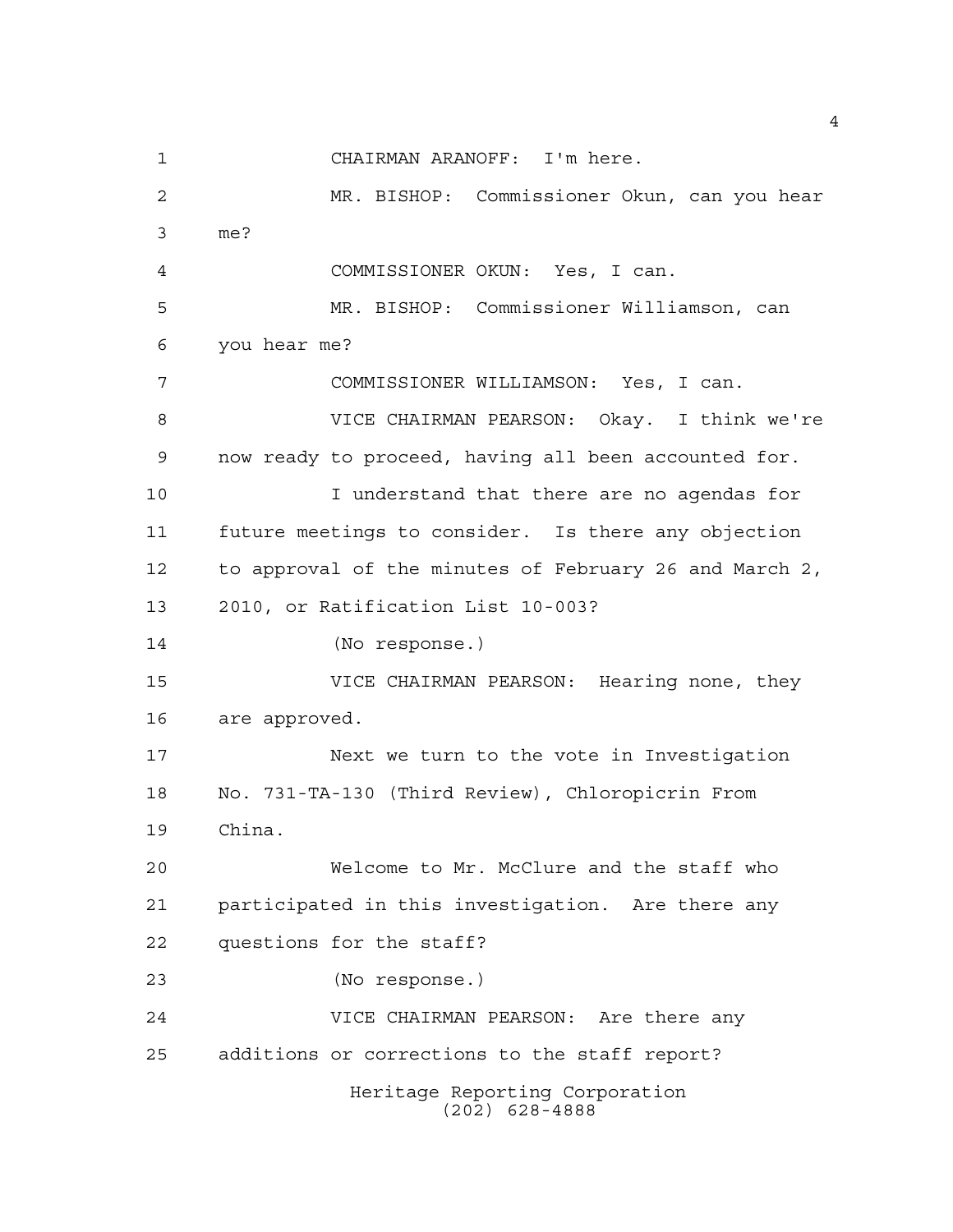Heritage Reporting Corporation (202) 628-4888 1 MR. McCLURE: Mr. Vice Chairman, Jim McClure, Office of Investigations. Before I get to the report I'd like to offer heartfelt congratulations to our Duke alum. And now I will move to the report. The report should be approved subject to the information contained in Office of Investigations Memorandum INV-HH-022 dated March 23. VICE CHAIRMAN PEARSON: Is there any objection to approval of the staff report as revised? (No response.) VICE CHAIRMAN PEARSON: Hearing none, it is approved. Madam Secretary, will you please call the roll? MS. ABBOTT: Commissioner Lane? COMMISSIONER LANE: I vote in the affirmative. MS. ABBOTT: Commissioner Pinkert? COMMISSIONER PINKERT: I vote in the affirmative. MS. ABBOTT: Commissioner Okun? COMMISSIONER OKUN: I vote in the affirmative. MS. ABBOTT: Commissioner Pearson?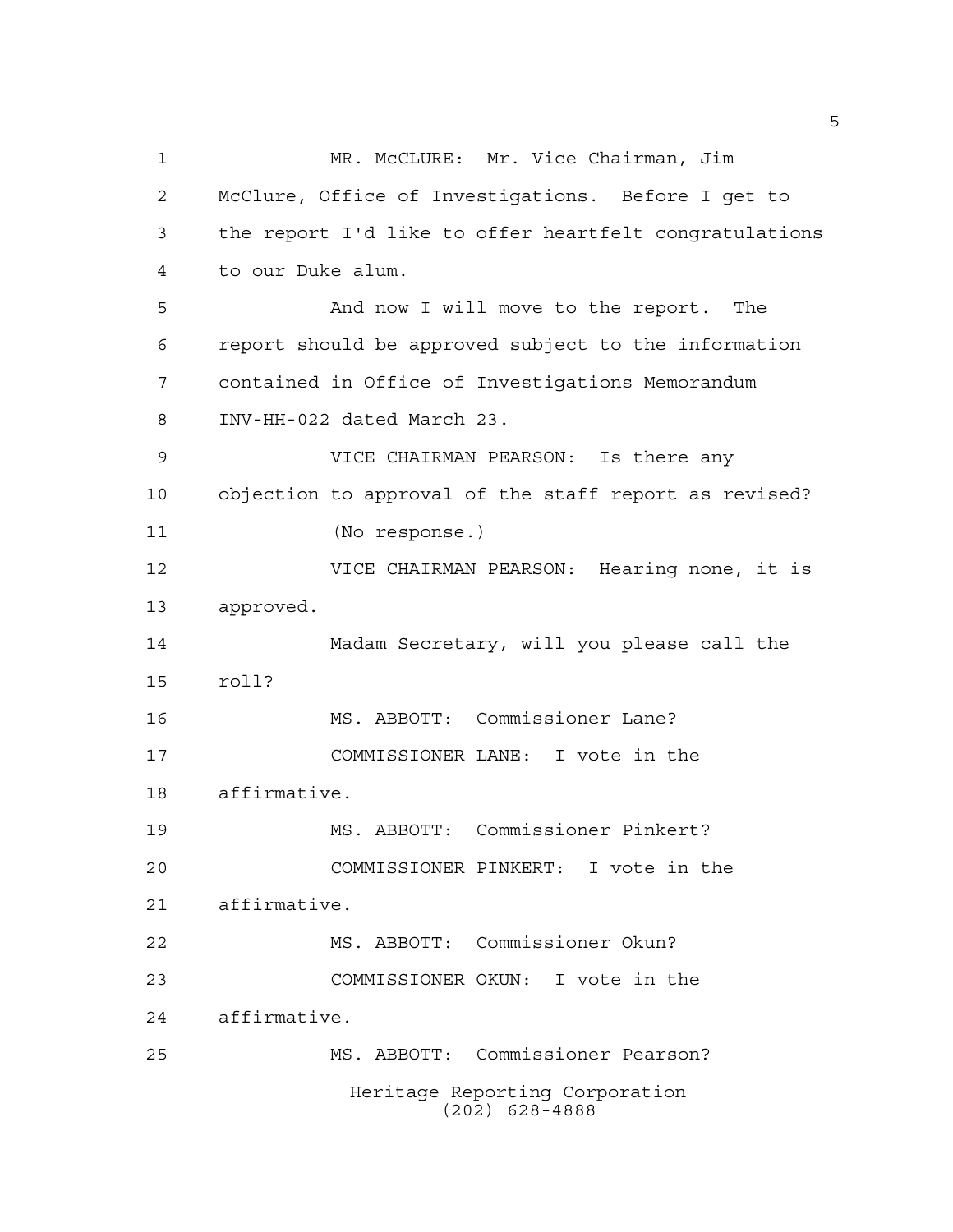Heritage Reporting Corporation (202) 628-4888 VICE CHAIRMAN PEARSON: I vote in the affirmative. MS. ABBOTT: Commissioner Aranoff? CHAIRMAN ARANOFF: I vote in the affirmative. MS. ABBOTT: Commissioner Williamson? COMMISSIONER WILLIAMSON: I vote in the affirmative. MS. ABBOTT: Mr. Chairman, the Commission has reached an affirmative determination. VICE CHAIRMAN PEARSON: Thank you, Madam Secretary. Further information regarding this determination will be available in the press release. Commissioners' opinions currently are scheduled to be transmitted to the Department of Commerce on or before April 19, 2010. Thank you to all staff who participated in this investigation. I understand that Documents GC-10-031 and GC-10-034 have cleared the Commission. If there is no objection, we will delay consideration of Document GC- 10-028 until the next scheduled meeting. (No response.) VICE CHAIRMAN PEARSON: Hearing no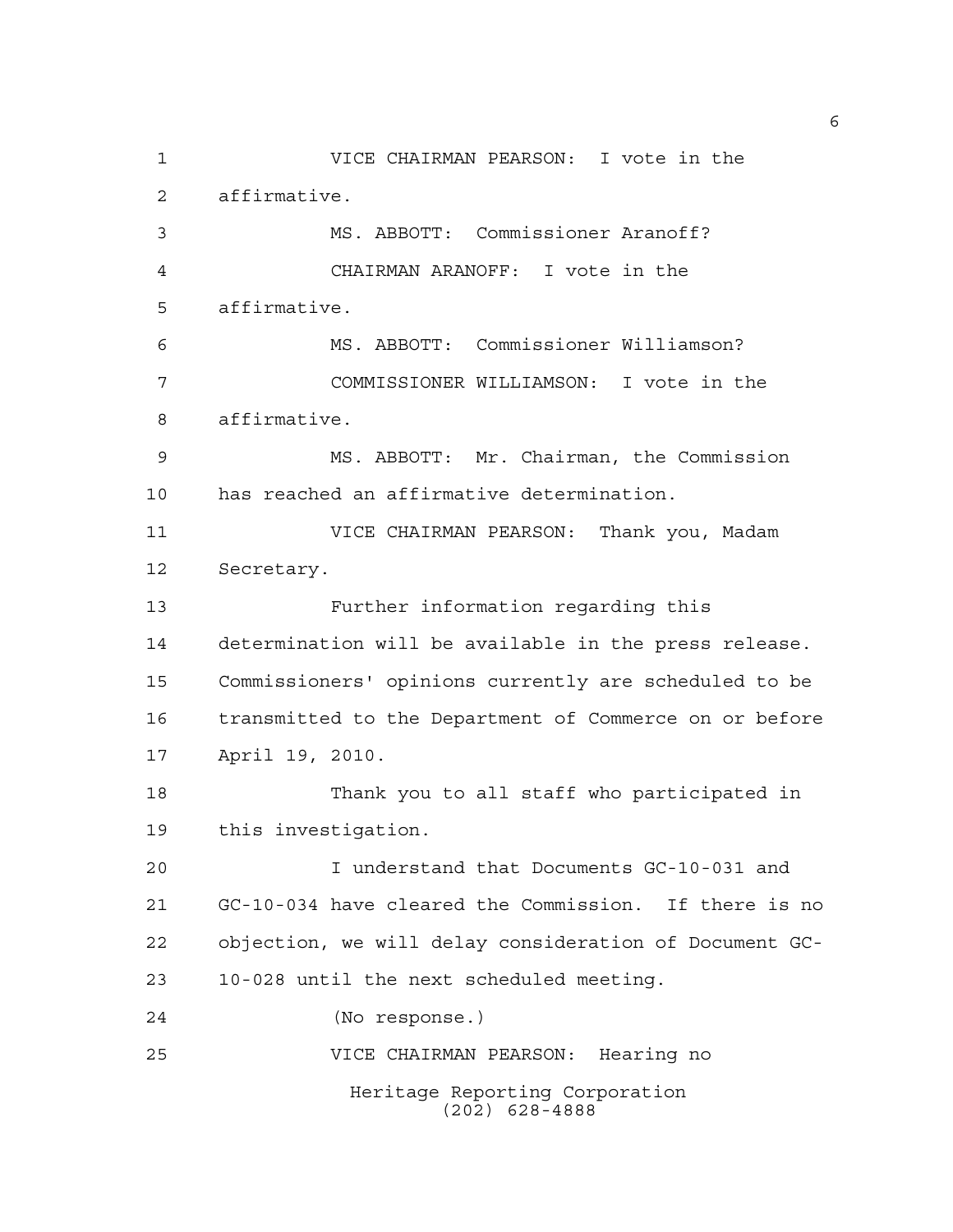objection, it is so ordered.

| $\mathbf 2$      | Seeing that there is no other business               |
|------------------|------------------------------------------------------|
| $\mathfrak{Z}$   | before the Commission, this meeting is adjourned.    |
| $\sqrt{4}$       | (Whereupon, at 11:04 a.m., the Commission            |
| 5                | meeting in the above-entitled matter was adjourned.) |
| $\epsilon$       | $\frac{1}{2}$                                        |
| $\boldsymbol{7}$ | $\frac{1}{2}$                                        |
| $\,8\,$          | //                                                   |
| $\mathsf 9$      | //                                                   |
| $10$             | //                                                   |
| $11$             | $\frac{1}{2}$                                        |
| $12$             | //                                                   |
| $13$             | //                                                   |
| 14               | //                                                   |
| 15               | //                                                   |
| 16               | //                                                   |
| $17$             | //                                                   |
| 18               | //                                                   |
| 19               | $\frac{1}{2}$                                        |
| 20               | $\frac{1}{2}$                                        |
| 21               | $\frac{1}{2}$                                        |
| 22               | $\frac{1}{2}$                                        |
| 23               | $\frac{1}{2}$                                        |
| 24               | $\frac{1}{2}$                                        |
| 25               | $\frac{1}{2}$                                        |
|                  | Heritage Reporting Corporation                       |

(202) 628-4888